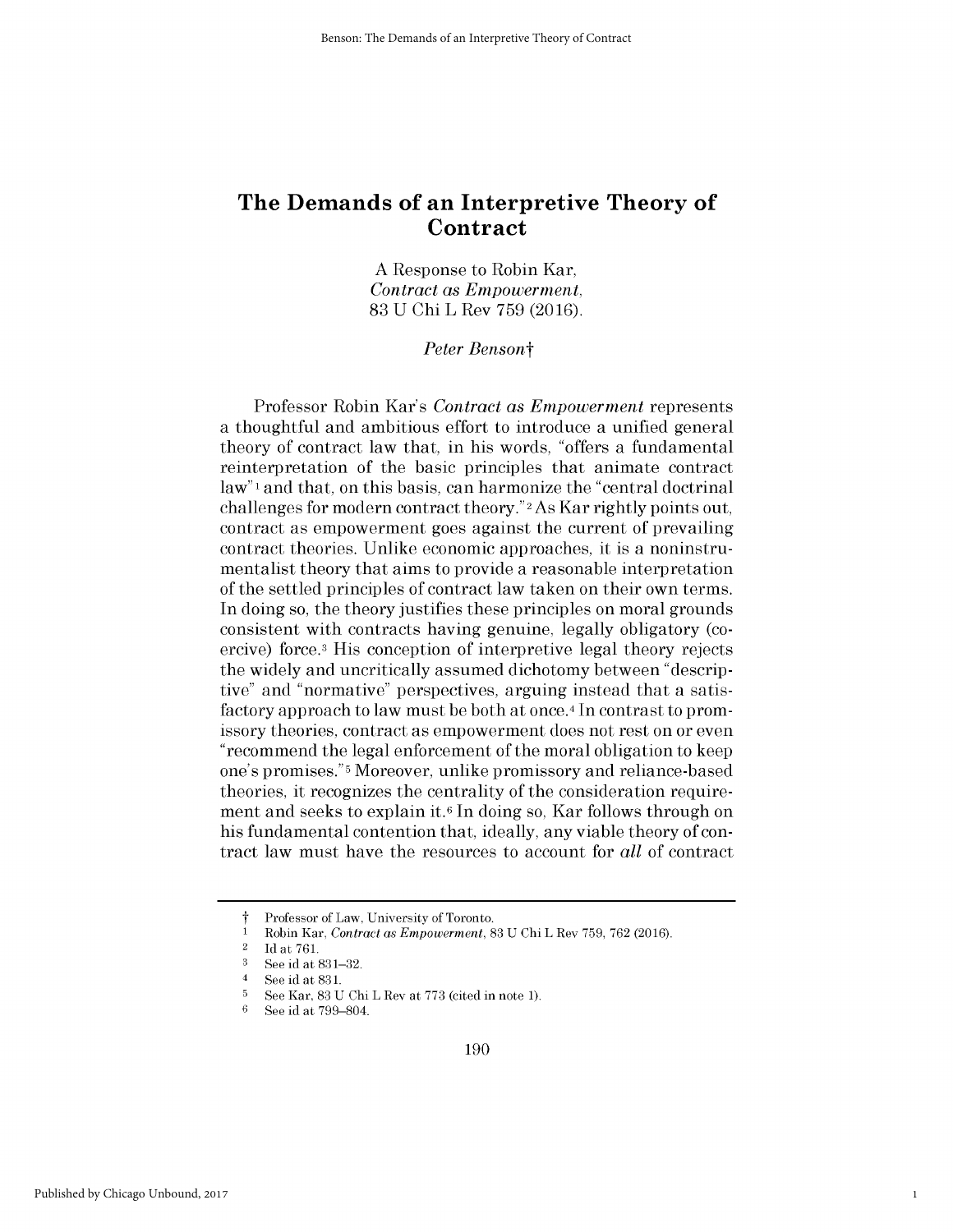law's main doctrines and principles within a unified moral framework.7 Finally, as opposed to distributive-justice approaches, contract as empowerment aims to justify the whole of contract law in light of a nondistributive conception of what is reasonable and fair as between the two contracting parties.8 Even **if,** as **I** argue, there may be difficulties with some of the answers of the proposed theory, it does make clear the sort of inquiry that is needed **if,** contrary to prevailing views, there is to be a sound general interpretive theory of the main doctrines of contract law.

### **I. A** BRIEF SUMMARY OF THE **ARGUMENT**

According to Professor Kar, contract law should be understood, interpreted, and assessed as aiming to "empower people to use promises as tools to influence one another's actions and thereby to meet a broad range of human needs and interests."9 Accomplishing this goal depends, however, on promisees trusting promisors to fulfill their promises, and when informal bases for interpersonal trust are absent, enforcement **by** contract law can provide the assurance needed to motivate that trust and action thereon. In this way, a promisor's intent and goal of influencing promisee conduct can be effectively realized.

However, as Kar correctly observes, the foregoing analysis establishes that a promisor has only an instrumental personal interest in favoring contractual enforcement insofar as this may enable her to effectuate her goal of influencing others.10 But, as Kar emphasizes, contract law presupposes that parties can have genuine legal obligations to perform, compliance with which can be legitimately demanded **by** the promisee and coercively enforced by the state.<sup>11</sup> Enforcement is therefore not just a tool to be used **by** the promisor **if** she views this as in her own separate interest. Taking up the well-known distinction in moral and political theory between the "rational" and the "reasonable," 12 Kar emphasizes

<sup>12</sup>**See** id at **769-71.** The most influential account of this distinction is John Rawls's. **See,** for example, John Rawls, *Political Liberalism: Expanded Edition* 48-54 (Columbia **2005).** Rawls notes that we recognize this distinction in everyday speech when we say of certain people that, given their strong bargaining position, their proposal may **be** "perfectly rational" but nevertheless **"highly** unreasonable." **Id** at 48. According to Rawls, the reasonable and the rational are thus two distinct and mutually irreducible, but at the same time complementary, ideas that are both invoked in specifying just and stable principles for social relations. **See** id at **51-52.** "Persons are *reasonable...* when, among equals

**<sup>7</sup>** See id at **783-84.**

**<sup>8</sup>See** id at **815.**

**<sup>9</sup>**Kar, **83 U** Chi L Rev at **761** (cited in note **1).**

**<sup>10</sup> Id** at **765.**

**<sup>11</sup> Id** at **767.**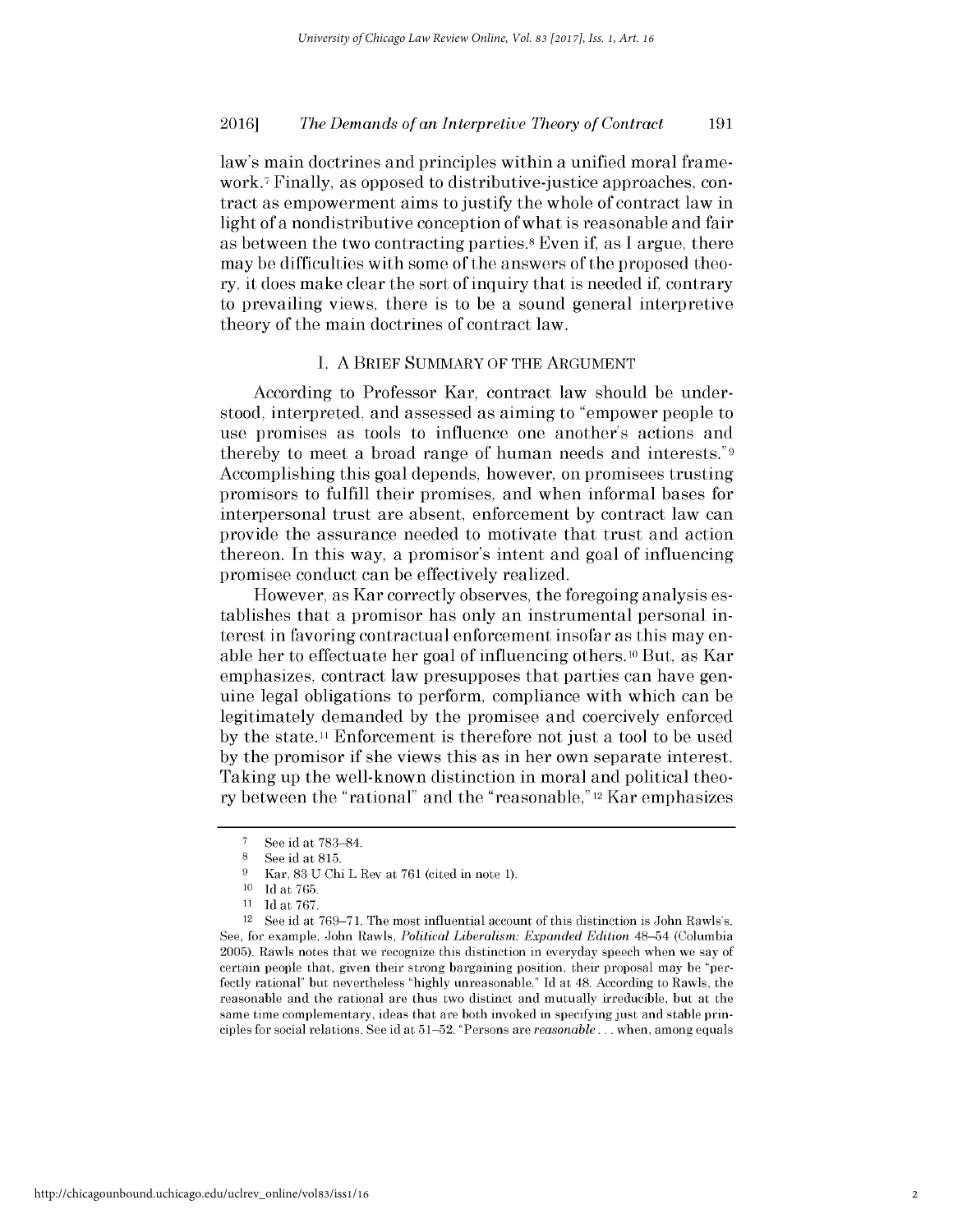# *The University of Chicago Law Review Online* **192 [83:190**

that whereas a party's instrumental interest in enforcement expresses the idea of the rational, the obligatory constraining nature of enforcement reflects the standpoint of the reasonable.13 The latter is a moral ideal that embodies a notion of equal respect and fair terms of interaction as between particular contracting parties. In keeping with this standpoint, it must therefore be possible to show that promisors making promises to influence others' conduct may legitimately be held to rules of legal enforcement as genuine legal obligations that ensure fair and reasonable interaction as between them.

This further step of establishing the interpersonal reasonableness and obligation-grounded character of enforcement is accomplished via Kar's application of contractualist justification as **follows:**

[C]onsider a promisor who has made a promise in order to influence another person's actions and thereby meet a real human need or interest. If a grant of legal authority to demand compliance is reasonably needed for this influence to work, then this promisor cannot both make a promise like this and reasonably reject a rule that grants the promisee the legal authority to demand compliance. . . **.** This is because a grant of private authority, backed **by** the coercive power of

say, they are ready to propose principles and standards as fair terms of cooperation and to abide **by** them willingly, given the assurance that others will likewise do so." **Id** at 49 (emphasis added). As reasonable persons, they ground their public social relations in the "desire to engage in fair cooperation **...** on terms that others as equals might reasonably **be** expected to endorse." **Id** at **51.** Whereas the reasonable has to do with relations between persons in which each side has equal moral standing for the other, the *rational,* **by** contrast, "applies to a single, unified agent (either an individual or corporate person) with the powers of judgment and deliberation in seeking ends and interests peculiarly its own," whether these are self-interested in a narrow sense or much broader in scope and affection. **Id** at **50.** The rational concerns how these purposes and interests are adopted, affirmed, and pursued, "as well as *[]* how they are given priority" from the standpoint of the single agent. **Id** at **50.** In addition to "means-ends reasoning," rational agents may seek to adjust and organize their ultimate purposes in light of "their significance for their plan of life as a whole." **Id** at **50-51.** Very importantly, Rawls says that "neither the reasonable nor the rational can stand without the other." **Id** at **52.** Rawls also supposes that the ways in which the ideas of the reasonable and the rational are specified should "tak[e] into account the kind of social cooperation in question, the nature of the parties and their standing with respect to one another." **Id.** Thus, the reasonable and the rational may **be** specified one way for private parties mutually related via voluntary (contractual) or involuntary (tortious) transactions, a way quite different than for citizens related politically through participation in a domestic system of social cooperation, and still differently than for peoples related internationally in a society of peoples. Failure to attend to such possible differences will vitiate analysis that invokes these concepts. **See** also John Rawls, *Justice as Fairness: A Restatement* **6-8** (Belknap 2001); John Rawls, *The Law of Peoples* **28-30** (Harvard **1999).**

**<sup>13</sup> See** Kar, **83 U** Chi L Rev at **769-70** (cited in note **1).**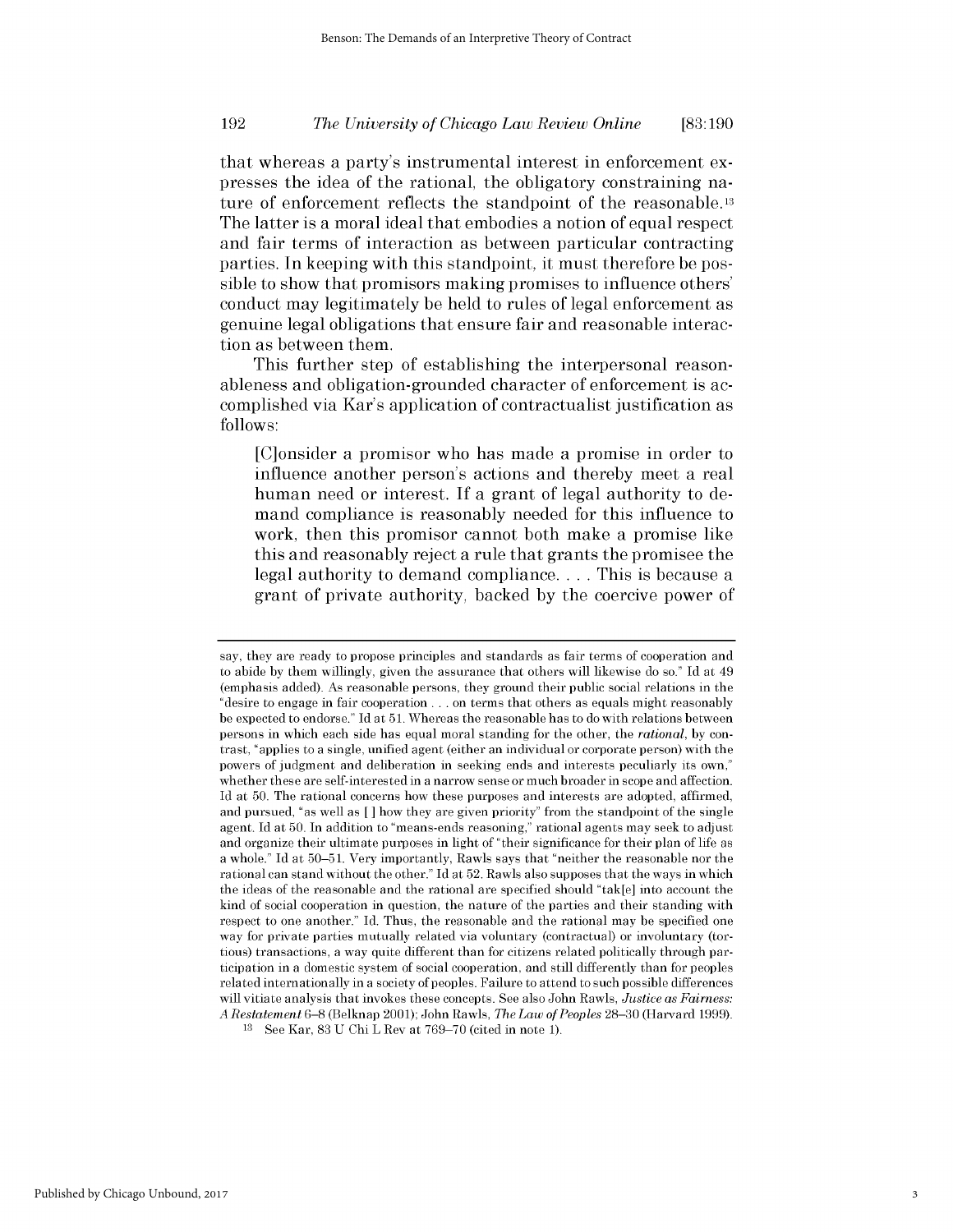the state, is needed for the promisor to induce the promisee to do something of value.

**..** . [I]n these circumstances, private contractual demands backed **by** the coercive power of the state are thus justifiable *to the particular subjects of the demands* in terms of *their own empowerment interests.* If these promises are legally enforced, then **.** . **.** they are also genuine legal obligations, because they are governed **by** a system of legal rules that no one can reasonably reject. <sup>14</sup>

It is these sorts of promises, enforceable in accordance with rules that are personally empowering to promisors and consistent with the equal empowerment of all, that give rise to genuine contractual obligations. They also constitute what he calls "true contracts," which require the basic yet theoretically controverted principles of contract law, including the standard expectation damages remedy for breach. Developing a justification for these principles is his central task in this article.

For this purpose, Kar specifies three core sets of doctrinal puzzles which, he suggests, any interpretative theory of contract law would do well to confront and harmonize **15** Indeed, as already indicated, his view is that a primary task of contract theory is not only to provide a satisfactory account of each of these areas of doctrinal issues in its own right (because the relevant rules are well settled, stable, and often mandatory), but also to show how they fit together in one harmonious whole-something that, he contends, no current theory has yet been able to do.16 As an interpretative theory, contract as empowerment seeks to explain these doctrines in light of how they are widely understood and presented within the common-law tradition and hence from a legal point of view.

The first doctrinal puzzle asks why courts enforce purely executory contracts through expectation damages (and less frequently **by** specific performance) independently of any detrimental reliance **by** or harm to the victim of a breach. Referring to the seminal article **by** Professor Lon Fuller and William Perdue, which challenges the compensatory character of expectation damages, <sup>17</sup>Kar writes that the availability of these remedies "can be puzzling because, absent some harm to the victim, it is unclear

<sup>14</sup>**Id** at **771-72.**

**<sup>15</sup> See** id at **777-83.**

<sup>&</sup>lt;sup>16</sup> See id at 761.

**<sup>17</sup>** See generally L.L. Fuller and William R. Perdue Jr, *The Reliance Interest in Contract Damages:* **1,** 46 Yale L **J 52 (1936).**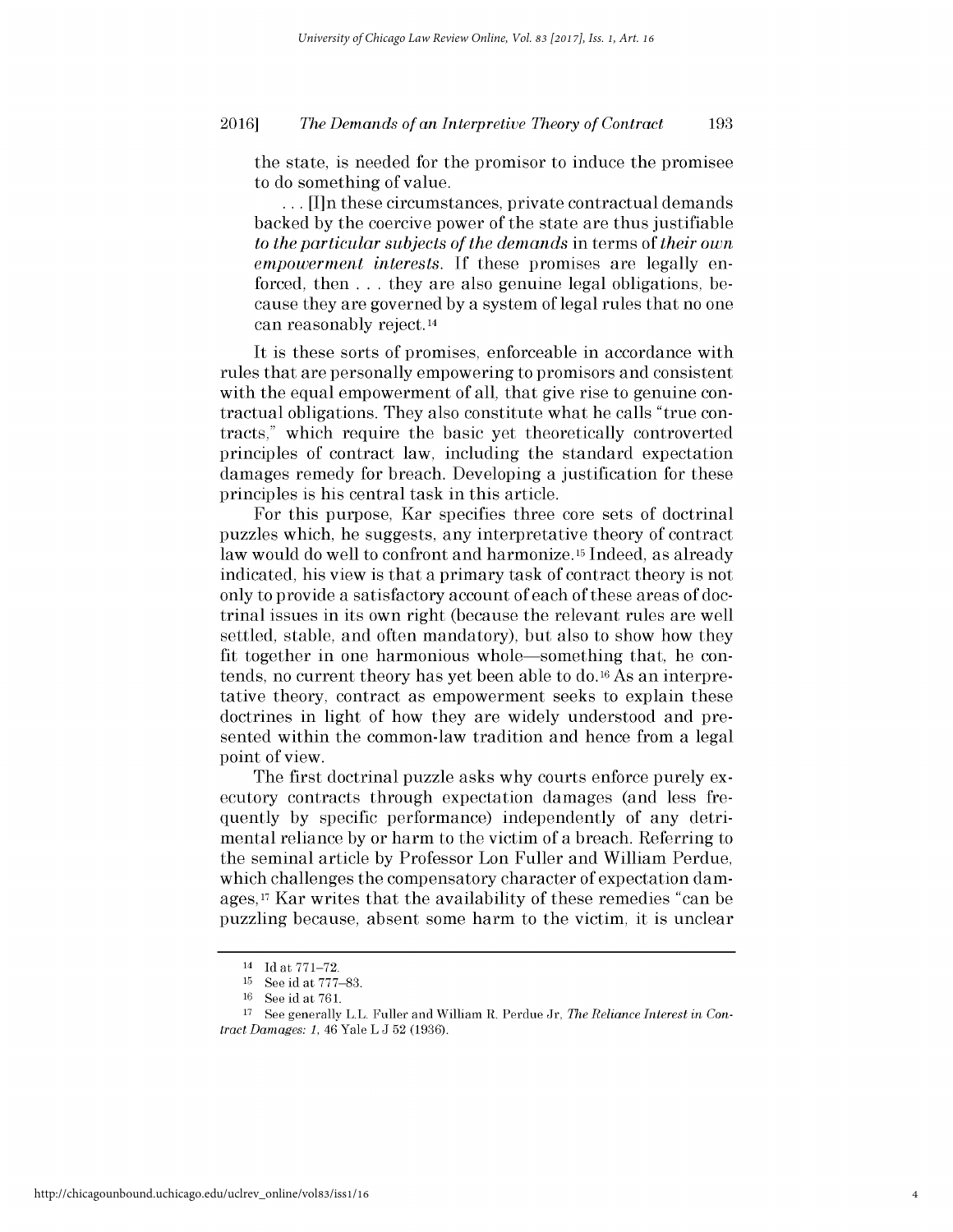# *The University of Chicago Law Review Online* 194 **[83:190**

why [she] deserves a remedy." **18** I refer *to* this as the "Absence of Harm" puzzle. The second puzzle concerns the centrality of the requirement of consideration for contract formation and the link between this requirement and the standard remedies for breach. In connection with this set of issues, he thinks it is essential to distinguish consideration-based enforceability from the qualitatively different reliance basis of enforceability in promissory estoppel.19 **I** call this the "Necessity of Consideration" puzzle. Finally, a third puzzle for contract theory has to do with contract law's seemingly inconsistent treatment of parties' subjective contracting choices. According to Kar, contract law does and must show appropriate deference to parties' actual subjective (that **is,** intended) choices when determining the existence and scope of contractual obligations.20 At the same time, and seemingly in tension with such "freedom of contract," there are numerous doctrines-he mentions, for instance, the modified objective test for formation and interpretation, as well as norms of contractual fairness like unconscionability—that deviate from and sometimes override party choices.21 Are these apparent tensions real and do they reflect basic inconsistencies at the core of contract doctrine?

The stated objective of Kar's theory is to show that these constellations of doctrinal issues can be explained and harmonized with a conception of contract as empowerment that incorporates contractualist criteria, which are more or less supposed<sup>22</sup> rather than defended in their own right.23 As already noted, his account is presented above all as *the* most satisfactory interpretative theory of contract law doctrines. In his discussion of different doctrines, Kar makes many points and observations that, in my view, are correct and illuminating. In keeping with his aim, **I** want, however, to raise certain more basic questions and difficulties that **I** believe are crucial to the successful elaboration of a satisfactory interpretive theory of contract law. Given limits of space, **I** focus primarily on the first two sets of issues, namely, the "Absence of Harm" and the "Necessity of Consideration" puzzles.

**<sup>18</sup>**See Kar, **83 U** Chi L Rev at **785** (cited in note **1).**

**<sup>19</sup>See** id at 803-04.

<sup>20</sup>**See** id at **806.**

<sup>21</sup>**See** id at **809-12** (discussing the modified objective test); id at **815-17** (discussing unconscionability).

<sup>22</sup>**See** Kar, **83 U** Chi L Rev at **771** (cited in note **1).**

**<sup>23</sup>See** id at **828-30** (cited in note **1).**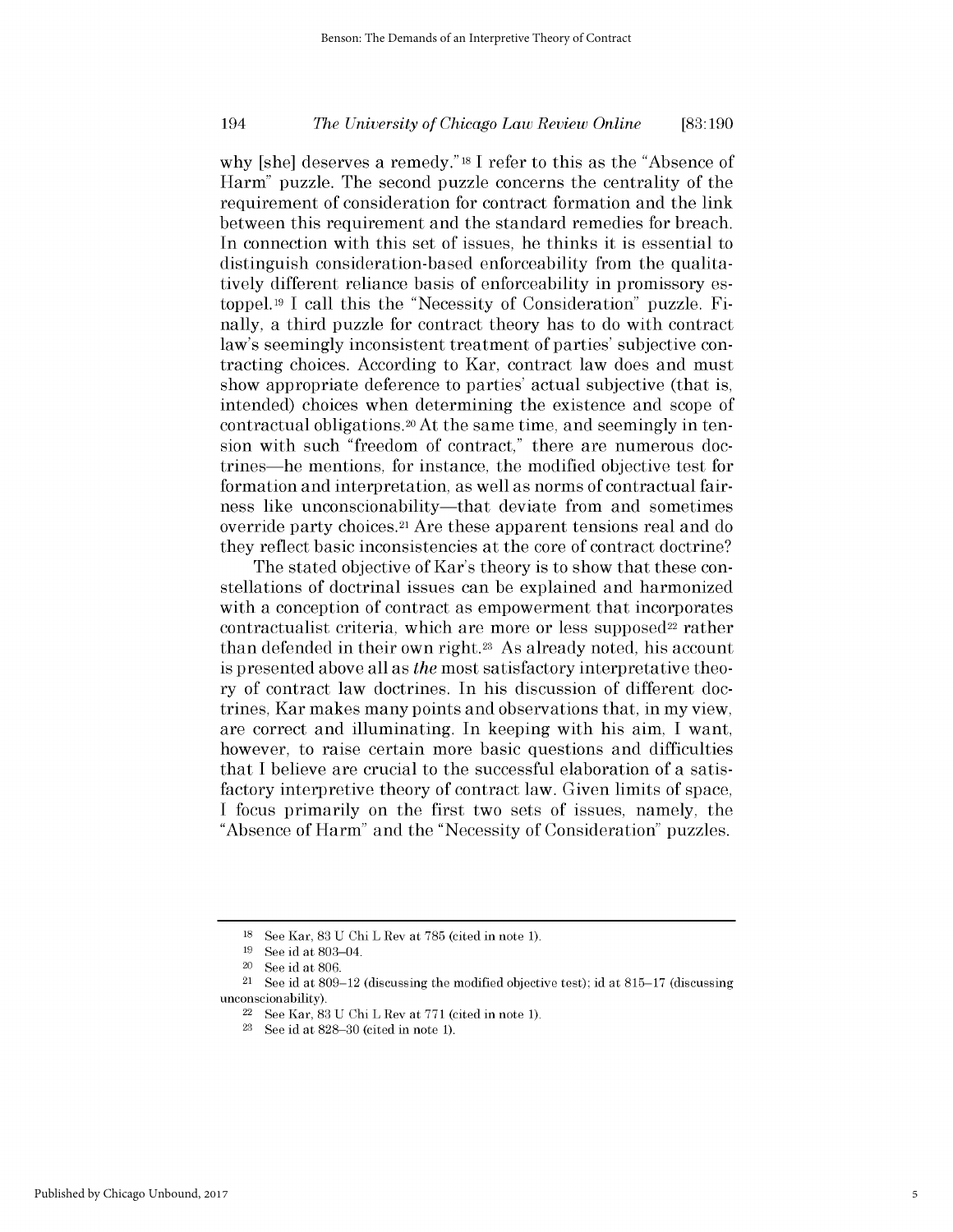**195**

# **II. A** CRITICAL **ANALYSIS** OF THE **ARGUMENT**

### **A.** The Conception of Contractual Relation

We should begin **by** identifying some basic premises of the theory. How it views the contractual relation is surely such a premise-for upon this, everything else turns. Professor Kar's contractualist criterion-whether anyone similarly situated and motivated could reasonably reject a proposed principle or rule in light of the available alternatives<sup>24</sup>-is applied to and within the parameters of the contractual relation as he understands it. What, then, is the theory's conception of this relation? We have seen that it takes contract as a mechanism or tool through which one party, the promisor, can influence the action of another, the promisee, in ways that the promisor intends.25 This relation moves essentially in one direction only: originating with the promisor's intent to influence the promisee and culminating, **if** successful, in the promisee doing the intended act. While the promisor, **by** promising, gets the promisee to do something, the same does not hold in the other direction (for the promisee with respect to the promisor). Rather, the promisee's action counts simply as the intended and hoped-for *effect* of the promisor's act of promising. Its relevance and role lie in the fact that it is merely part of the realization of the *promisor's* purposes.

Similarly, the promisee's trust, which may be necessary to motivate her action, is simply a causally relevant factor in bringing the promisor's purpose to **fruition.26** In contrast to the role of trust in Professor Charles Fried's explanation of promissory **duty,27** the generation of trust here has no *moral* significance or implications and certainly is not made the basis of any separate, let alone legally protected, concern for the promisee vis- $\hat{a}$ -vis the promisor. **If,** as Kar contends, empowerment is a capability, 28 it **is** one that, as between promisor and promisee and in the context of their interaction, is exercised **by** *only* the promisor. It is true that the theory postulates a requirement of equal empowerment.<sup>29</sup> However, as employed in the theory, "equal empowerment" refers

<sup>24</sup>See id at **770.**

**<sup>25</sup>See** id at **771-72.**

**<sup>26</sup>**Kar, **83 U** Chi L Rev at **763** (cited in note **1).**

**<sup>27</sup>**See Charles Fried, *Contract as Promise: A Theory of Contractual Obligation <sup>16</sup>* (Oxford **2d ed 2015)** ("The obligation to **keep** a promise is grounded not in arguments of utility but in respect for individual autonomy and in trust.").

**<sup>28</sup>**See Kar, **83 U** Chi L Rev at 764 (cited in note **1).**

**<sup>29</sup>Id** at **773.**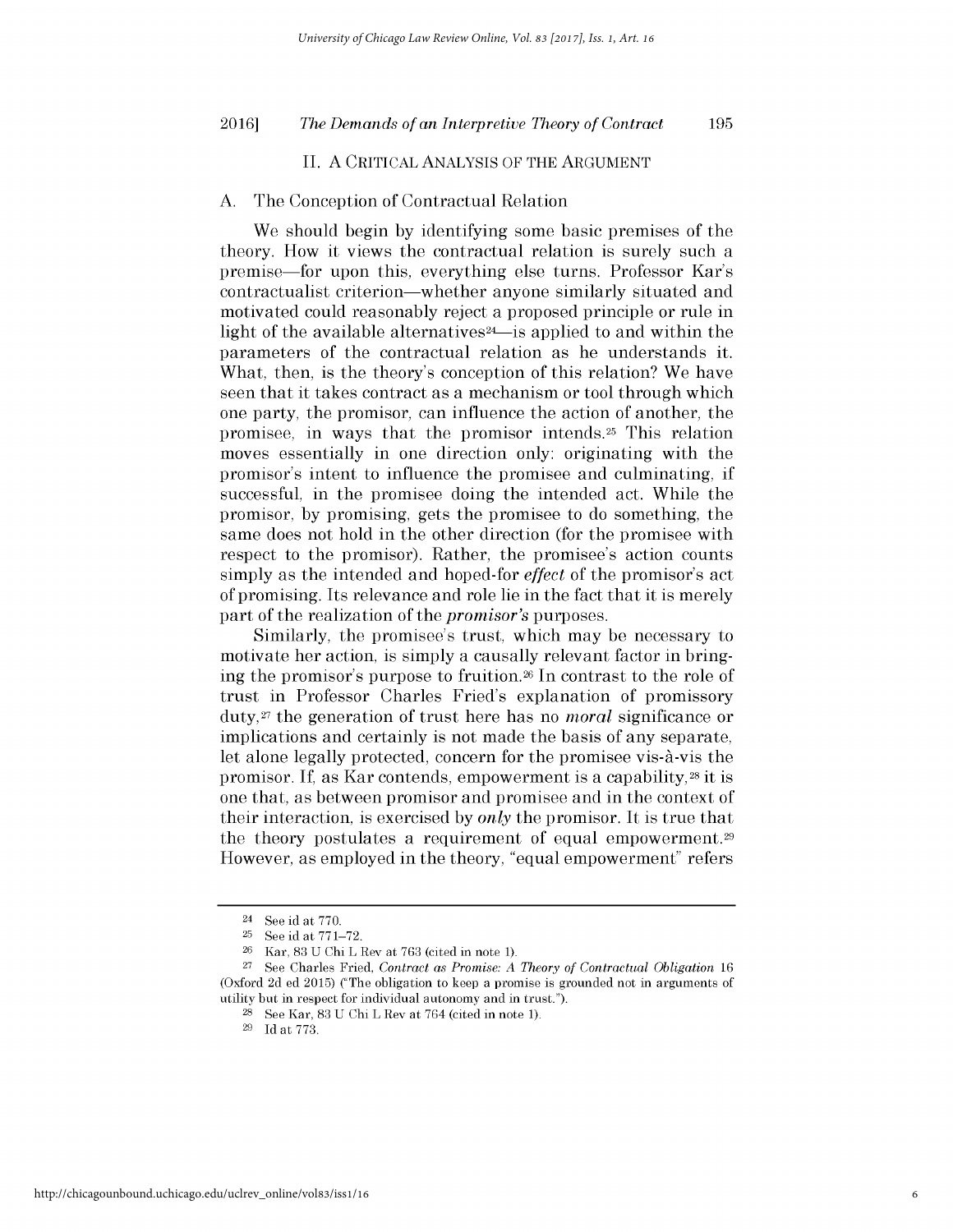# *The University of Chicago Law Review Online* **196 [83:190**

to the fact that this very same capability may be exercised **by** the second party **if** and when she figures as a *promisor* vis-A-vis the first, who would then count as the promisee.30 Both sides, in other words, have empowerment interests *qua promisors.* The unidirectional analysis of cause and effect is simply applied in the reverse direction insofar as the parties switch roles. But this presupposes a second separate transaction. Thus, there would be at most two distinct and separate unidirectional movements from promisor to promisee; and these movements, it should be emphasized, would be neither interconnected nor joined with each other and so could not form an intrinsically two-way, mutually inducing bilateral relation.

This may all seem rather abstract. But, as **I** will now try to show, the difficulty with this conception of the contractual relation is that it is directly at odds with the very doctrines that the theory aims to justify, thus precluding a satisfactory, let alone a unified, account of the central doctrinal puzzles.

### B. The Absence of Harm Puzzle Reconsidered

To start, what exactly is the Absence of Harm puzzle with respect to expectation damages as presented **by** Fuller and Perdue? As the authors note, it is a fundamental and generally accepted rule of the common law that in giving damages for breach of contract, the law should, so far as can be done **by** money, seek to place the plaintiff in the same position as he would have been **if** the contract had been performed, and that, in so doing, the law is *compensating* the plaintiff for injury caused **by** the breach.31 Against this view, Professor Fuller and Perdue object: "[y]et in this case we 'compensate' the plaintiff *by giving him something he never had.* This seems on the face of things a queer kind of 'compensation."' **32** As a consequence, the authors contend that the justification for both expectation damages and specific performance "loses its self-evident quality."33 Their question **is, "** [W]hy should a promise which has not been relied on ever be enforced at all, whether **by** a decree of specific performance or **by** an award of damages?"34

**<sup>30</sup>**See id at **774.**

**<sup>31</sup> See** Fuller and Perdue, 46 Yale L **J** at **52-53** (cited in note **17).**

**<sup>32</sup>Id** (emphasis added).

**<sup>33</sup> Id** at **56-57.**

<sup>34</sup>**Id** at **57.**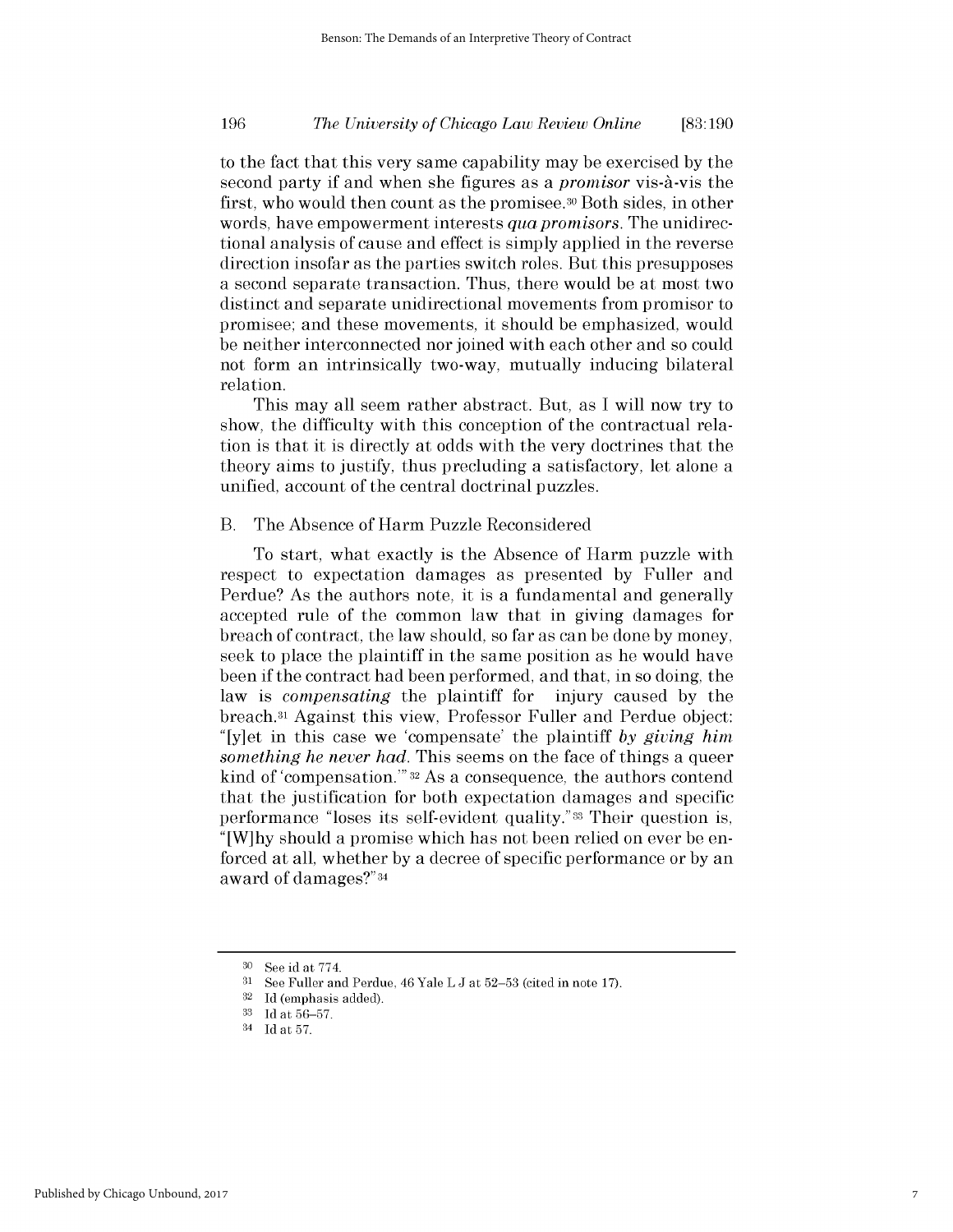It is clear then that, for Fuller and Perdue, the puzzle about the standard remedies for breach is that the law's characterization of relief as compensatory seems wrong unless mere nonperformance of an un-relied-upon promise actually injures the promisee **by** depriving the promisee of something that she "had" as a result of contract formation and, thus, prior to the time performance was due. More precisely, the promisee must have acquired this possession through the parties' mutual assent at formation. But having rejected this possibility, Fuller and Perdue conclude that breach of an un-relied-upon contract does not harm or injure the promisee as such, and that any plausible justification for the standard remedies *must* be part of distributive justice and rest on policy considerations, both economic and reliance-based.35

The difficulty with Professor Kar's theory of contract as empowerment as an *interpretative account* of the law is that-far from elucidating the doctrinal understanding of contract remedies as compensation for injury caused **by** breach and answering the Fuller and Perdue challenge-his account, despite its claim to be nondistributive, only ensures that there can be no alternative to their objection or to a policy-based solution. This is because contract as empowerment makes the whole question of compensation for injury irrelevant.<sup>36</sup> Let me briefly explain.

On Kar's view, contract enforcement in general, and the standard remedies in particular, helps effectuate (in the absence of informal interpersonal trust) the *promisor's* intention to influence promisee's action via her promise. Enforcement is needed to motivate the promisee to take the promise seriously and to feel confident that the promisor will perform as promised so that, on this basis, the promisee will take the action the promisor wants. The focus is on the promisor's empowerment interests. Kar argues that, having made a promise to influence promisee conduct that needs legal enforcement to be effective, the promisor cannot reasonably reject a rule that authorizes enforcement in cases of

**<sup>35</sup>**See Fuller and Perdue, 46 Yale L **J** at **59-63** (cited in note **17).** Fuller and Perdue frame their point in terms of Aristotle's distinction between corrective and distributive justice. **See** id at **56.** In contrast to other measures of contract damages-and **I** might add damages in tort law, which are compensatory in character and are instances of corrective justice-only the expectation measure, along with specific performance, must **be** explained as distributive justice. And "[w]ith the transition [to distributive justice], the justification for legal relief loses its self-evident quality." **Id** at **56-57.**

**<sup>36</sup>**This is despite Kar's evident acknowledgement that the standard legal point of view does see contract damages as compensatory. **See** Kar, **83 U** Chi L Rev at **780-81**  n **67** (cited in note **1). See** also Restatement (Second) of Contracts *§* **356,** comment a **(1981)** ("The central objective behind the system of contract remedies is compensatory, not punitive.").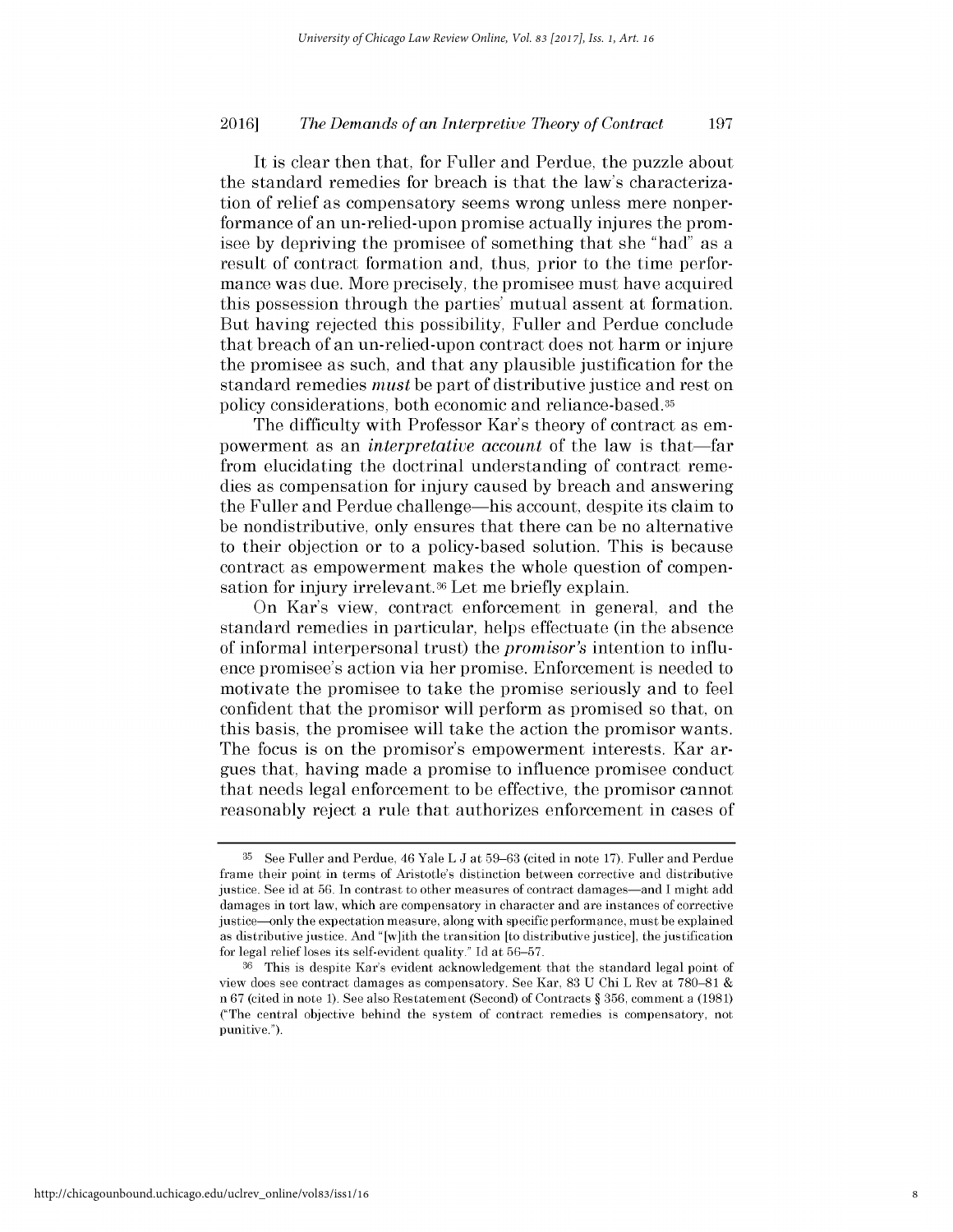# *The University of Chicago Law Review Online* **198 [83:190**

noncompliance.<sup>37</sup> But why not? Enforcement is needed just as a means to effectuate the promisor's intention and thus presupposes that intention: **If** her intention changes and she regrets her promise, why should there be any question of enforcement as between the parties *in the absence of any injury, wrong, or loss* caused to the promisee?38 However, the theory provides no basis for incorporating such consequences, which would be all on the promisee's side, as part of the protection of the promisor's empowerment interests. The idea of compensation does not apply and can have no traction. In the words of Fuller and Perdue, the **jus**tification for legal enforcement loses its self-evident quality.

This same basic difficulty also affects the theory's more specific arguments for expectation damages over reliance. Kar suggests that enforcement in accordance with expectation damages "tend[s] to give [the] promisor[] greater ability to choose the level of inducement that [she] seek[s] to generate **by** making [a] legally enforceable promise[ **]."39** Offhand, this emphasis on greater choice and control seems misplaced when we consider that, as Fuller and Perdue themselves note, contracts are ordinarily silent about the question of damages and parties are said to contemplate performance, not breach or legally coercive responses to breach.40 Moreover, assume that a moment after mutual promises have been exchanged and before either party has done or forgone anything of value in reliance on the contract, one of the parties regrets her promise and reneges. In these circumstances, is it clearly reasonable and fair for the other party to demand the expectancy just because the expectancy may have provided the level of assurance and inducement that we *presume* the promisor would have chosen to make her intention effective at *the time she* had this intention? In the absence of showing that expectation damages (or specific performance) correlate with and repair a genuine loss sustained **by** the promisee as a result of breach, there is no legal argument for awarding this measure over reliance-or indeed, any remedy at all.

Note that **I** have framed my objection in terms of what is reasonable and fair between the parties. This is certainly in keeping with the usual approach of contractualism. My point here—as

**<sup>37</sup>**See Kar, **83 U** Chi L Rev at **771, 787** (cited in note **1).**

<sup>&</sup>lt;sup>38</sup> Note Kar's starting assumption that the puzzle of expectation damages—and the reason a victim of a contractual breach deserves a remedy-arises "because there has not yet been *any* harm caused to the victim of the breach." **Id** at **785** n 84 (emphasis added).

**<sup>39</sup>Id** at **790.**

<sup>40</sup>See Fuller and Perdue, 46 Yale L **J** at **58** (cited in note **17).**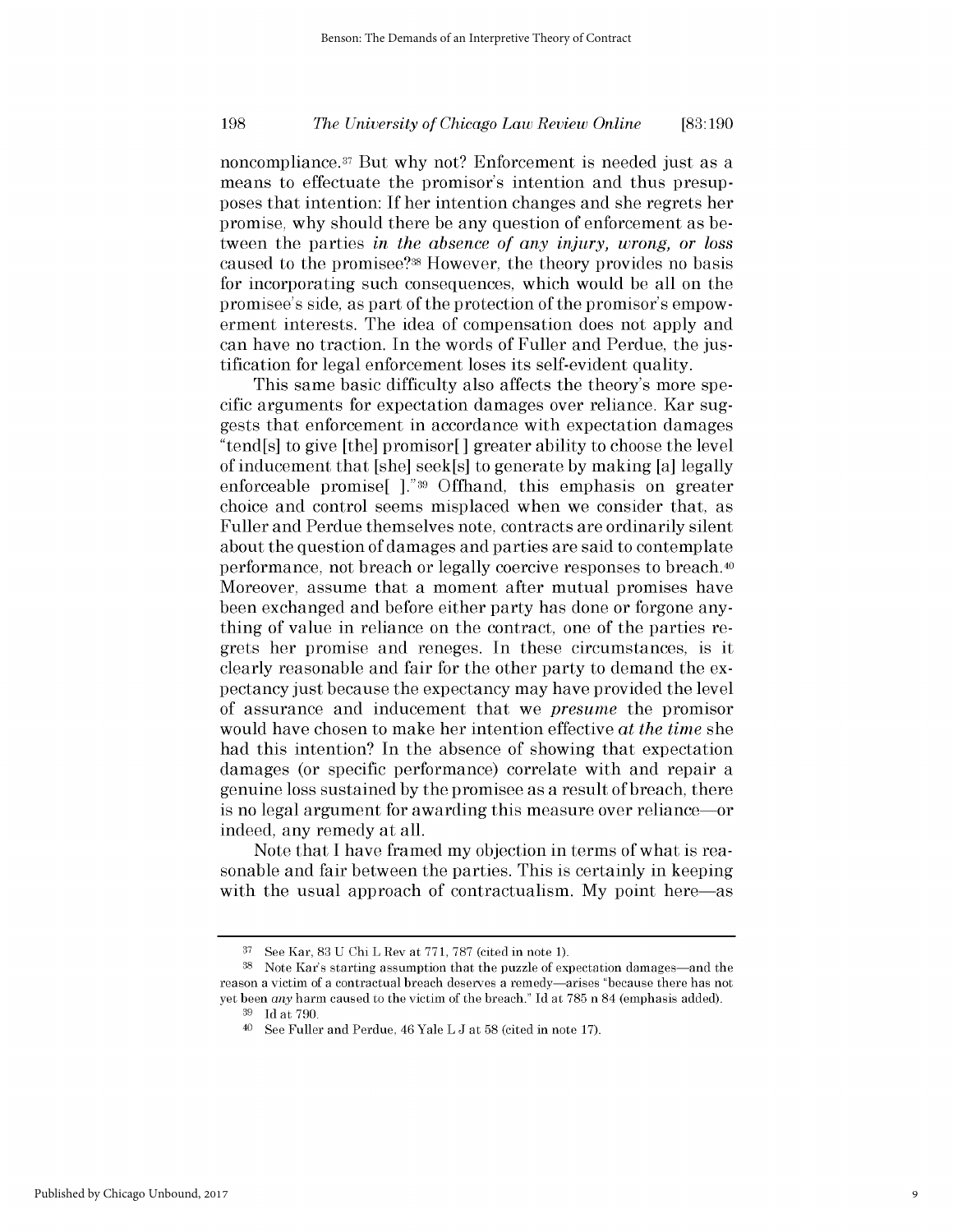with the previous discussion of enforceability—is that Kar's empowerment argument for the nonrejectability of expectation damages does *not,* despite its aim and apparent formulation, actually incorporate the needed dimension of the reasonable.41 It represents at most an argument for internal consistency within the standpoint of the promisor's own intention and purposes at the time she promises. In contractualist terms, it reflects nothing more than the promisor's consistent pursuit of her purposes at a certain moment under the idea of the rational. But this does not explain why her first stance should govern later when her intention changes, let alone why others have standing to respond coercively to the promisor's change of mind. Changing one's mind **is** an exercise of the powers of rational deliberation and decision in the pursuit of one's good.

It might be thought that the dimension of the reasonable can be incorporated by taking into account—as a norm of equal empowerment would seem to require-the second party's own empowerment interests insofar as she is a promisor in her own right. But, as **I** suggested earlier, this simply brings into play her own distinct standpoint in seeking to influence the first party's actions in a way that, just as we saw with the first party, does not inherently or directly incorporate the promisee's interest in performance as normatively relevant. In other words, this merely multiplies the number of exercises of empowerment, each of which separately and distinctly expresses the powers of the rational, without directly linking the two sides in a way that brings to bear the moral requirements of the reasonable. The result is just a more complex juxtaposition of distinct efforts **by** each side to influence the other's action.42

<sup>41</sup> In this respect, contract as empowerment is even more lacking than Fried's theory of contract as promise. **See** generally Fried, *Contract as Promise* (cited in note **27).** Fried's theory, in virtue of its account of trust as a distinct morally significant factor, shows how the promisee has moral interests on her side, which arguably justify, as a matter of reasonableness, some kind of obligation on the side of the promisor. **See** note **27** and accompanying text.

<sup>42</sup> In light of this complexity, **it** would seem arbitrary to ignore the fact that both parties may have different, relevant intentions and may engage in different kinds of relevant conduct (for example, promising, forgoing opportunities, actually performing, etc.) at different times, and not to take these different and often conflicting factors into account when applying "a system of obligations that no one who is similarly motivated could reasonably reject." Kar, **83 U** Chi L Rev at **770** (cited in note **1).** Equal treatment of both sides would seem to require an appropriate weighting and sequencing (if not combining) of the different instrumentally justified remedial measures along the timeline from formation to breach. Moreover, under this approach, **it** would also seem arbitrary to ignore the cumulative negative effects of noncompliance on the credibility and efficacy of contract as a socially available and existing tool for empowerment, quite apart from how breach may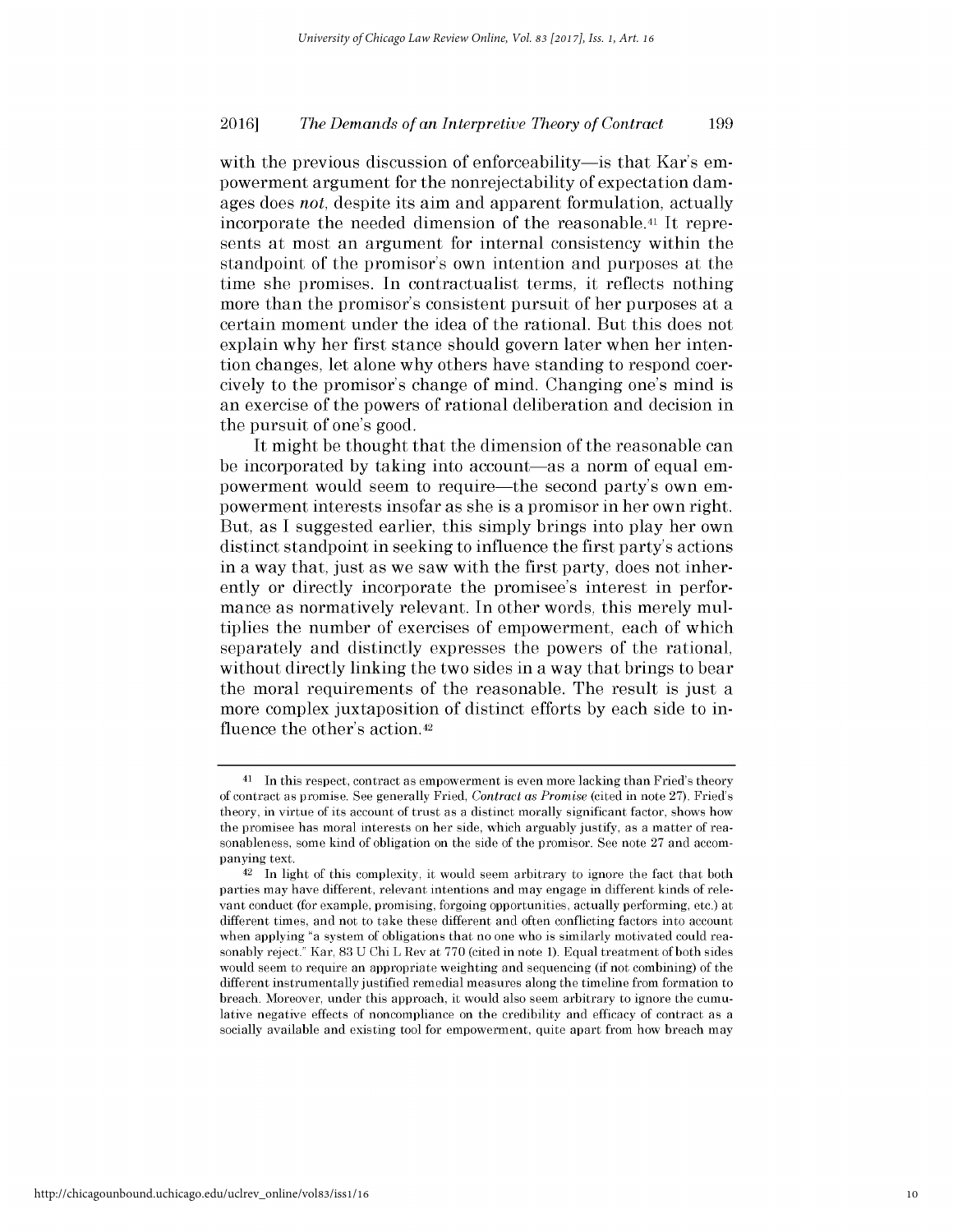# *The University of Chicago Law Review Online* 200 **[83:190**

Kar contrasts reliance theories, which focus on the reliance interests of the *promisee,* and contract as empowerment, which **is** concerned with the empowerment interests of *promisors.43 To* incorporate requirements of the fair and reasonable that hold as between a particular promisor and her promisee,<sup>44</sup> the theory must, however, explain the contractual relevance of the *promisee's ex*pectation or performance interest in a way that satisfactorily answers Fuller and Perdue's challenge. **By** anchoring the rationale in the promisor's intention and purpose independently of any consideration of the existence and significance of nonreliance loss sustained **by** the *other* party, contract as empowerment cannot make sense of—and in fact simply ignores—the law's understanding of expectation damages as compensatory. <sup>45</sup>

**C.** The Necessity of Consideration Puzzle Reconsidered

With this mention of the contrast with reliance, **I** would like now to turn to Kar's treatment of the requirement of consideration, which he takes-rightly in my view-to be distinctive of the contractual relation46 and intrinsically connected with the standard remedies of expectation damages and specific performance.47 According to Kar, the centrality and necessity of consideration are explained **by** the fact that contract law is framed to serve the empowerment interests of both parties equally.48 Whereas many commentators are skeptical about the coherence and the role of

affect individual interests in particular instances. However, **it** is not clear how the theory of contract as empowerment would handle these questions. For an instructive discussion of this complexity from an economic standpoint, see Richard Craswell, *Against Fuller and Perdue,* **67 U** Chi L Rev **99, 107-11** (2000).

**<sup>43</sup> See** Kar, **83 U** Chi L Rev at **776** (cited in note **1).**

<sup>44</sup> Kar, rightly in my view, emphasizes that an interpretive account, particularly one that is contractualist, should apply as between the two particular parties to a contract. **See,** for example, id at **771-72.**

**<sup>45</sup>**For this reason, despite the theory's emphasis on the promisee's exclusive standing to sue, id at **798-99, it** cannot account for the basic fact that damages *must* **be** paid *to* the promisee rather than, say, to the state **by** way of a fine. Contract as empowerment may **be** able to explain why a *sanction* should **be** available and imposed in order to bolster the credibility of the promisor's power to induce promisee action; but for this purpose, the only thing necessary is that the promisor pays **it,** irrespective of the person or entity to which **it** is given. **Of** course, **it** may **be** necessary to incentivize the promisee to sue the promisorbut this amount need not coincide with full expectation damages.

**<sup>46</sup>See** id at **802.**

<sup>47</sup>**See** Kar, **83 U** Chi L Rev at **803** (cited in note **1).**

**<sup>48</sup>See** id.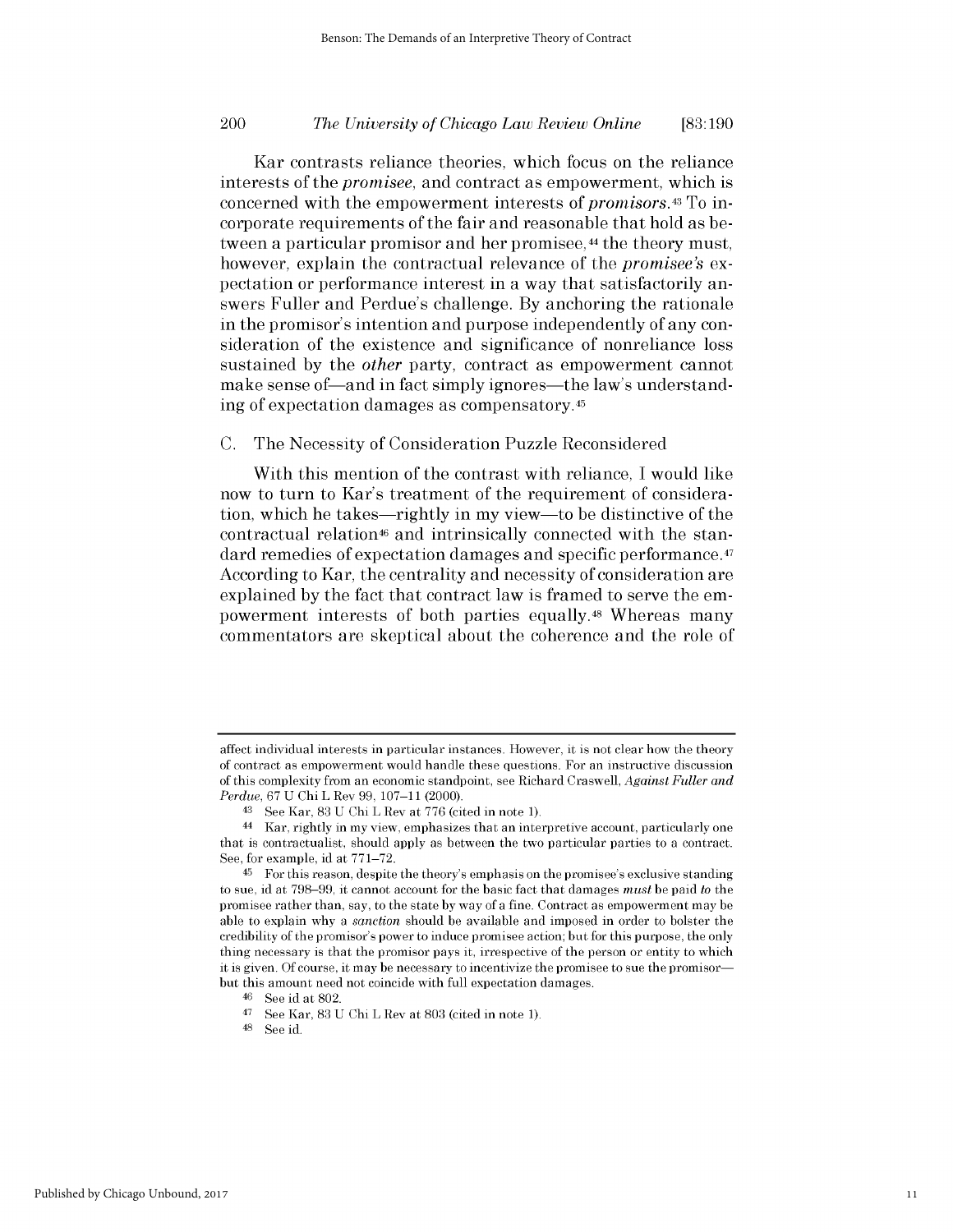consideration,49 contract as empowerment, he suggests, offers a straightforward explanation. Is this in fact the case?

The first thing to note is that the surface fit between the idea of empowerment and the requirement of consideration *is stipulated,* not necessary. The core idea of empowerment, as Kar construes it, is the capability of one person to *influence the action* of another by making a credible promise.<sup>50</sup> Contract enforcement is justified as conducive to fulfilling the exercise of this power. But as Kar rightly emphasizes, consideration refers to a promise or act that is requested **by** the promisor to be provided **by** the promisee *in return* for her promise-and that is so given **by** the promisee.<sup>51</sup> This is clearly a subset of the ways in which a promisor can influence the promisee **by** promising. For one, a promisor can certainly intend to induce promisee action without treating the action as quid pro quo. This is precisely the nature of promiseinduced detrimental reliance.52 Prima facie, then, reliance-based liability, which does not require consideration, would seem to protect empowerment interests.

Kar defines empowerment as "a capability to achieve valuable *beings* and doings" as the intended outcomes of promisor inducement.53 At the same time, he denies that promises to reward past conduct<sup>54</sup> or to induce feelings<sup>55</sup> involve the exercise of empowerment. But why can't a promisor seek to influence the promisee's feelings in order to generate in her certain expectations and hopes that the promisor views as worthwhile, not only in themselves but also as a means to encourage the promisee to engage life opportunities in a certain way? This seems clearly to illustrate the idea of empowerment. And although such promises may ordinarily be made to promisees who already informally trust the promisor, this need not be the case. **If** not, there should in princi-

<sup>49</sup>**Id** at **799** n 124 (summarizing the ambivalence of commentators who subscribe to a promise-based theory of contract). **See** also Fried, *Contract as Promise* at **28-39** (cited in note **27).**

**<sup>50</sup>See** Kar, **U** Chi L Rev at **761** (cited in note **1).**

**<sup>51</sup>See** id at **799.**

**<sup>52</sup>** Recall here Justice Benjamin Cardozo's formulation of the (noncontractual) principle in *Glanzer u Shepard,* **135 NE 275** (NY **1922),** when he **held** that the defendants were under a duty of care toward the plaintiffs in making representations to them "not casually nor as mere servants, but in the pursuit of an independent calling and **.** . **.** with the very end and aim of shaping the conduct of another." **Id** at **277.**

**<sup>53</sup>**Kar, **83 U** Chi L Rev at **774** (cited in note **1)** (emphasis added).

<sup>54</sup>See id at **775,** citing *Dougherty u Salt,* **125 NE** 94, **95** (NY **1919).**

**<sup>55</sup>**See Kar, **83 U** Chi L Rev at **797** (cited in note **1).**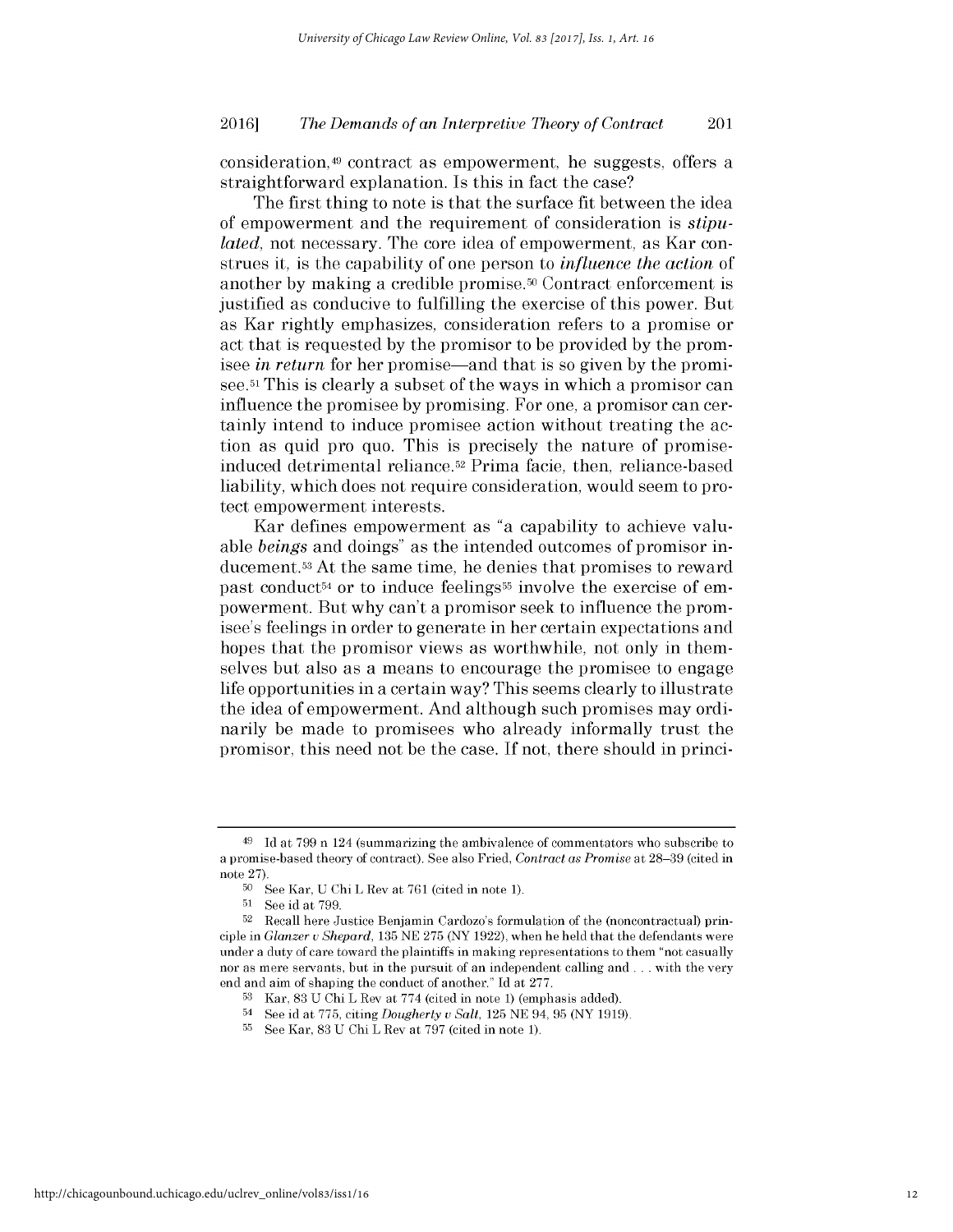# *The University of Chicago Law Review Online* 202 **[83:190**

ple-according *to* Kar's own analysis-be a role for legal enforceability of the promise. In other words, a purely gratuitous promise would be enforceable.

To make even a prima facie case of fit between empowerment interests and consideration, Kar must and does limit those interests to a special subclass of promises that seek to induce a promise or performance from the promisee in return. This, **I** have tried to show, is a purely *stipulated,* ad hoc limit that is not entailed **by** the idea of empowerment itself as he conceives it. But it is only **if** this limit is introduced that Kar can claim that **"** [i]t follows-with almost mathematical elegance—that contract as empowerment recommends the legal enforcement of all and only those promises that are supported **by** legal consideration in the technical sense of the word." <sup>56</sup>

Beyond this, there seem to be even more basic difficulties with this account that arise from the way contract as empowerment conceives of the parties' interaction

First, since the late sixteenth century,<sup>57</sup> the doctrine of consideration has viewed return promises and acts as on a par. The law treats the return promise as the second party's complete and crystallized manifestation of choice which establishes, jointly with the first promise, the contractual relation. Juridically, the return promise counts as that party's act no differently than a return act. It is important to account for this, not only as a matter of interpretive theory, but also because it bears on the possibility of answering the Fuller and Perdue challenge. To explain expectation damages as compensatory, the parties' mutual promises must count as acts, complete and fully effectual at formation and therefore prior to actual performance, that vest each of them with rightful possession of the performance promised **by** the other. But the basis for viewing their mutual promises as such is **by** no means self-evident. And in fact, because empowerment gives a central role to a party's pursuit of her subjective interests and preferences,58 it is even more puzzling: a promisor wants to obtain the promisee's action and, as a matter of preference satisfaction, it is the fulfillment of the promise—actual performance—rather than the promise as such that would seem to be the thing that **is**

**<sup>56</sup>Id** at **800.**

**<sup>57</sup>**For an excellent historical account, see generally David **J.** Ibbetson, *Consideration and the Theory of Contract in Sixteenth Century Common Law,* in John Barton, **ed,** *Towards a General Law of Contract* **67** (Duncker **&** Humblot **1990).**

**<sup>58</sup>See** Kar, **83 U** Chi L Rev at **806-08** (cited in note **1).**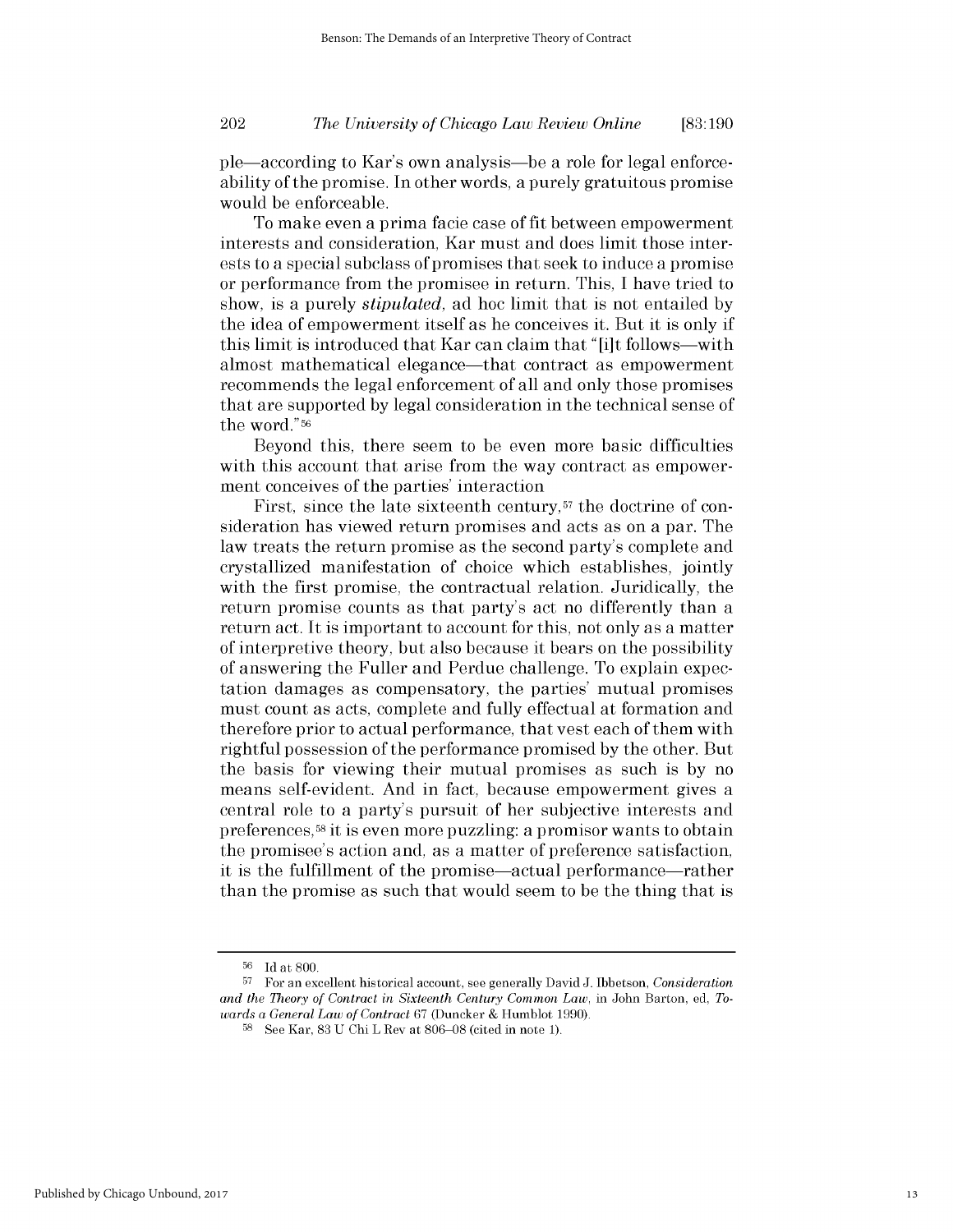sought and valued. Although Kar stipulates empowerment interests with respect to the subclass of acts *and promises* given in return,<sup>59</sup> the inclusion of promises needs a justification, and contract as empowerment does not seem able to provide it.

Second and in sharp contrast with the empowerment theory's unidirectional conception of relation, the crucial and distinctive hallmark of the requirement of consideration is that it necessitates the establishment of a thoroughly bilateral or two-sided relation: each side is specified in relation to the other and has no contractual relevance except in this mutual relatedness.<sup> $\omega$ </sup> It must be emphasized that this intrinsic relatedness is not reducible to the joining of two sides each of which can be defined or be relevant apart from the other. Their joinder is an inherent defining characteristic of each. Moreover, as may clearly be seen in the paradigm case of mutual promises, the two sides required **by** the doctrine of consideration must each actively and identically contribute to contract formation: each simultaneously requests and is requested **by** the other. Doctrinally, these features are expressed in the requirements that the promises must be simultaneously and mutually related as quid pro quo and thereby be mutually inducing. The irreducibly basic unit of analysis is just this two-sided transaction: it is thus impossible to distinguish any unidirectional analysis going from one side to the other, and the interests in performance of *both* must count inseparably and at the same time or not at all. Unless they are mutually inducing in this strict sense, they are each nothing more than gratuitous promises.

### **CONCLUSION**

In my view, the central challenge to contract as empowerment as an interpretative theory is the mismatch between the way it construes the contractual relation (namely, as unidirectional) and what that relation is, and must be, in accordance with the consideration requirement (namely, strictly two-sided and mutually inducing). Not only does this mismatch prevent the theory from providing a satisfactory account of consideration, but it also closes off the possibility of the theory harmonizing the main principles and doctrines that animate contract law in one unified interpretive view.

**<sup>59</sup>**See id at **763.**

**<sup>60</sup>**For detailed discussion, see generally Peter Benson, *The Idea of Consideration, 61* **U** Toronto L **J** 241 **(2011).**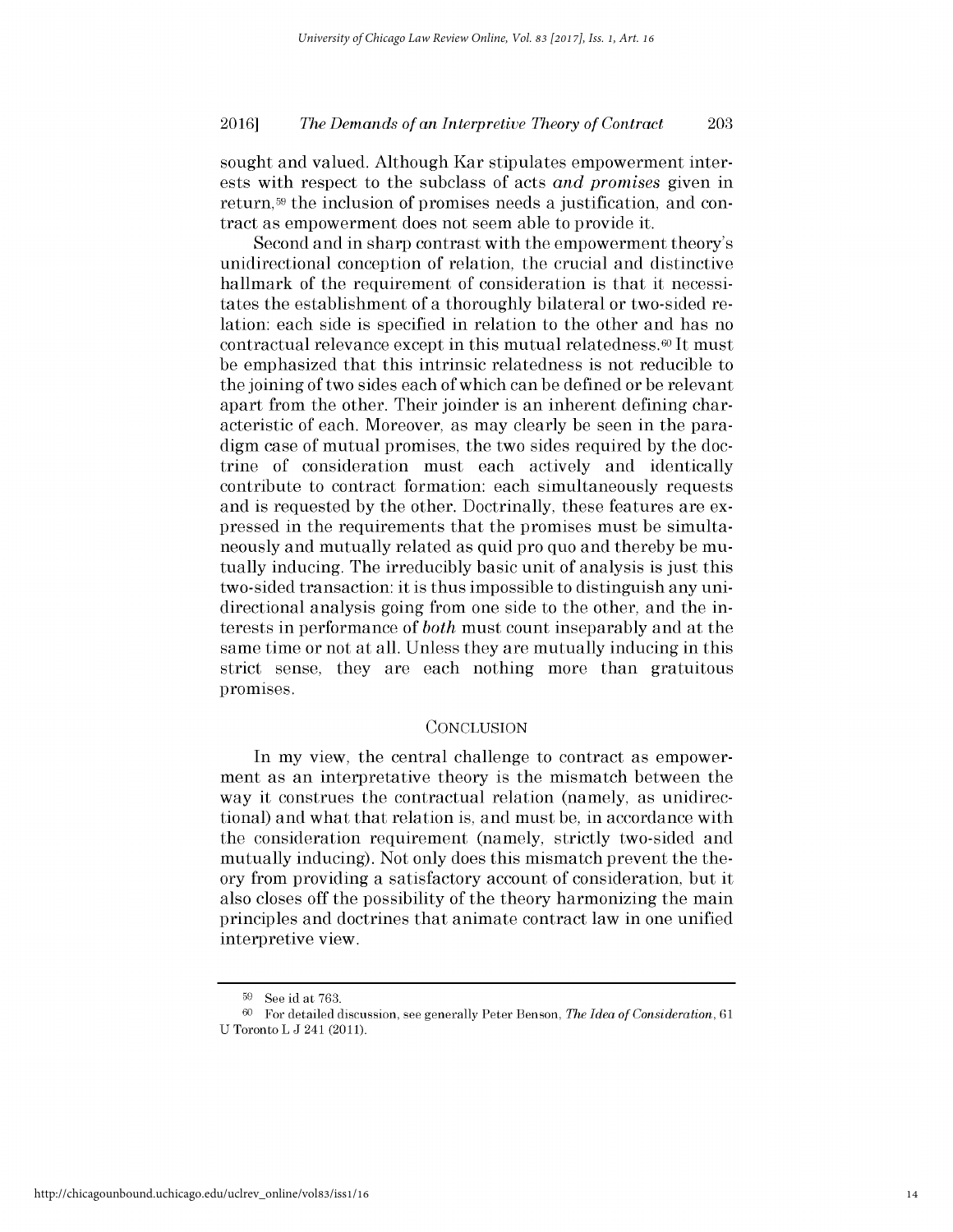# *The University of Chicago Law Review Online* 204 **[83:190**

Rather than presupposing a prior normative conception (whether empowerment or some other moral6l or economic62 conception) with its preconceived idea of relationship and then applying it to contract law, an interpretative account of contract must try to discern and to make explicit the kind of relationship that is pervasively supposed in the settled doctrines and principles of contract law: **if** found, such a relationship would function as contract law's internal organizing idea, through which we could make sense of and hold together its many doctrines.63 So far as the common law is concerned, **I** suggest that it is the relation consisting of the parties' mutual assents-as specified **by** the doctrine of consideration-that constitutes this basic contractual relation and the organizing idea of contract law. Although beyond the scope of this response, this can, **I** believe, be demonstrated via a thorough discussion of that doctrine and its role in the whole economy of contract law principles and doctrines.64

As part of this alternative interpretative approach, it would be crucial to show that the promise-for-consideration relation, consisting just of the parties' mutual promises, can reasonably be construed in its own terms as embodying a form of mutual or *transactional acquisition that* is presently and fully effective at contract formation, prior to and independent of actual (physical) performance or any detrimental reliance.65 Only in this way can the Fuller-Perdue challenge be answered and expectation remedies be explained as compensatory within a rights-based, nondistributive account such as that presupposed **by** contract as empowerment.

In addition to bringing out an intrinsic connection between consideration and performance remedies, it would also be essential to explain: how the basic promise-for-consideration relation

**<sup>61</sup>**See, for example, Fried, *Contract as Promise* at 14-17 (cited in note **27)** (presenting *an independently* given moral conception of promissory duty).

**<sup>62</sup>**See, for example, Craswell, **67 U** Chi L Rev at **107-11** (cited in note 42).

**<sup>63</sup>** An interpretative account of this kind could (if properly developed) arguably satisfy the requirements of *public justification* in Rawls's sense of that term. **See,** for example, Rawls, *Justice as Fairness* at **26-29** (cited in note 12).

<sup>64</sup>I try to do this to some extent in Peter Benson, *The Unity of Contract Law,* in Peter Benson, **ed,** *The Theory of Contract Law: New Essays* **118, 153-184** (Cambridge 2001), and more completely (and hopefully more adequately) in a forthcoming book, *Justice in Transactions: A Theory of Contract Law.* This view of consideration as defining the basic contractual relation would **be** consistent with Professor Kar's own view that only promises supported **by** consideration are "true contracts." Kar, **83 U** Chi L Rev at 800-04 (cited in note **1).**

**<sup>65</sup>** See Benson, *The Unity of Contract* at **132** (cited in note 64) (arguing that in contract scenarios, "the entitlement is transferred at the moment of agreement").